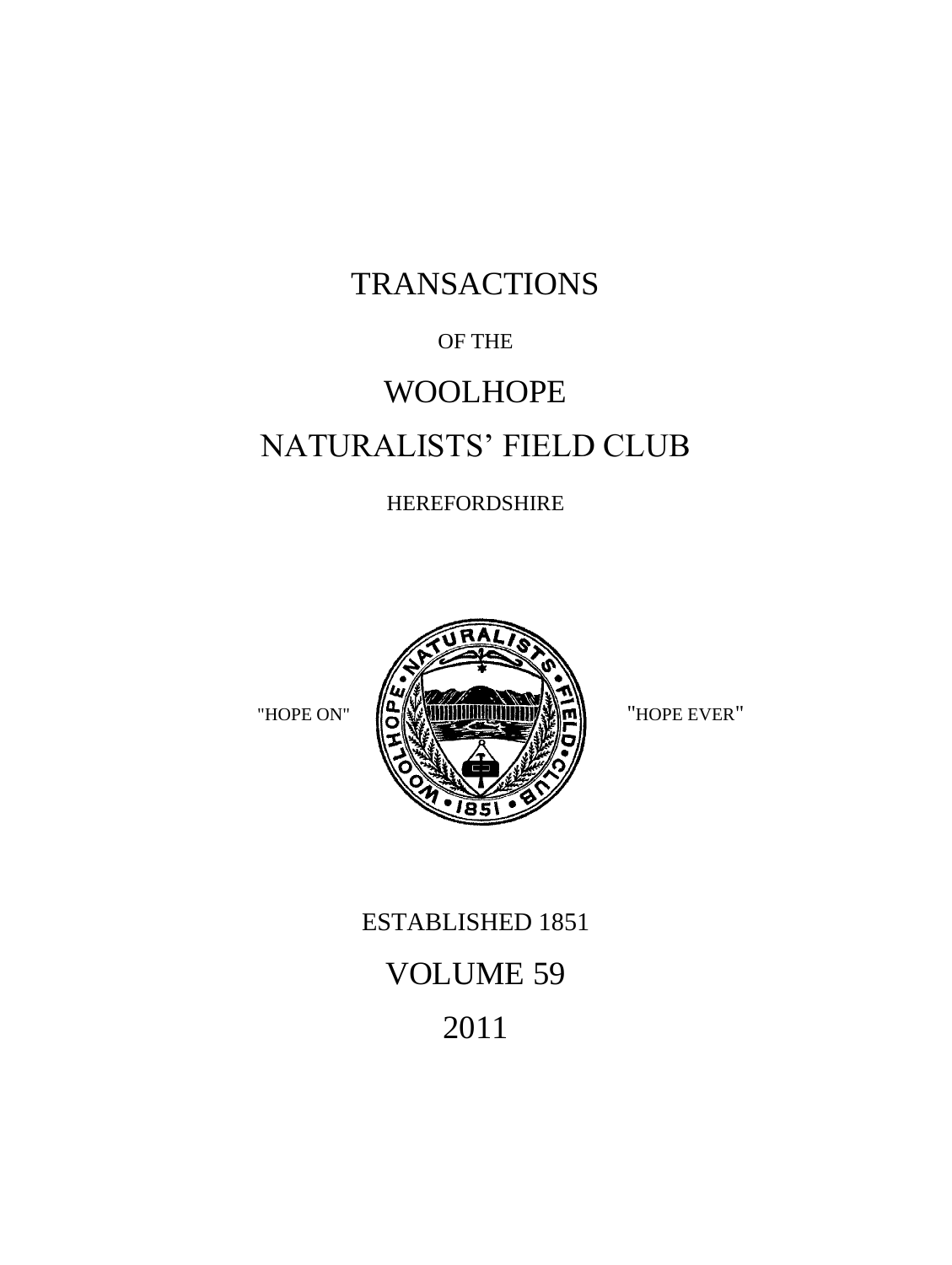#### Woolhope Naturalists' Field Club 2012

#### ©2012

All contributions to the Woolhope Club's *Transactions* are COPYRIGHT. None of them may be reproduced, stored in a retrieval system, or transmitted in any form or by any means, electronic, mechanical, photocopying, recording or otherwise without the prior permission of the writers. Applications to reproduce contributions, in whole or in part, should be addressed, in the first instance, to the current editor: Mrs R. A. Lowe, The Old Court House, Goodrich, Ross-on-Wye, Herefordshire, HR9 6JE.

The Woolhope Naturalists' Field Club is not responsible for any statement made, or opinion expressed, in these *Transactions*; the authors alone are responsible for their own papers and reports.

> Registered Charity No. 521000 website: www.woolhopeclub.org.uk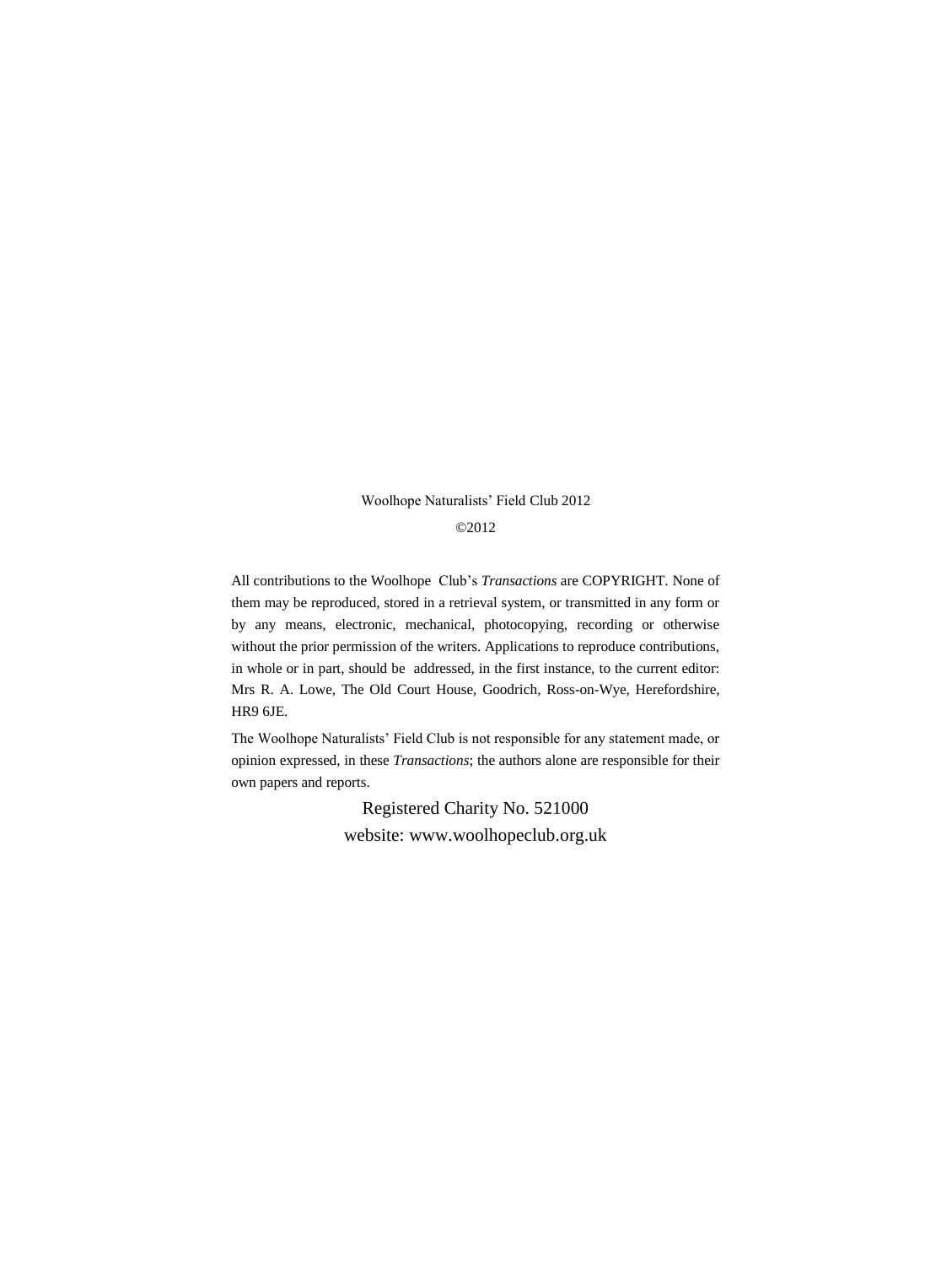# TABLE OF CONTENTS

| ruge |
|------|
|      |
|      |
|      |
|      |

*Page*

#### **Presidential Address 2011: Herefordshire: the evidence for and against medieval dispersed settlement** *by Rosamund Skelton*..............................................................................27 Herefordshire is often described as a typical example of an area of 'dispersed settlement.' Detailed exploration of parish-level data shows that this is a superficial picture and that many parishes which now appear dispersed were nucleated in the past.

**The Fungus Foray, 1875** *by Rosalind Lowe.............................................................................*56 The Club's publications in 2011 were full of references to fungi. Another cartoon of Herefordshire fungologists at work in 1875 has come to light.

**The Herefordshire Philosophical Society** *by John Eisel........................................................*58 The Woolhope Club is a rare survivor of a number of similar Herefordshire societies which were founded in the early half of the nineteenth century. The Philosophical Society's demise may be due in part to the Woolhope Club's foundation, as can be deduced from this account of its relatively short existence.

#### **All Saints' Church in Hereford and the Brethren of St. Antoine-de-Viennois** *by*

*Henry Connor ............................................................................................................................*85 Many Club members may have lunched at All Saints' church in Hereford and admired a stained glass window which commemorates the association between the church and the Hospitallers of the Order of St. Antoine-de-Viennois. The history of the Order and its connection with Hereford and its bishops is given here and some misconceptions corrected.

**Faith and the future in 1889** *by Alan Stone.............................................................................*91 Some conclusions presented in the paper 'Charles Darwin and the Woolhope Club' published in the 2009 *Transactions* have been revised in view of notes found in a copy of the Herefordshire *Flora* in Durham University.

*Feverlege***: a lost Premonstratensian Priory at Wigmore** *by Bruce Coplestone Crow*..........93 The area of the county around Wigmore has a long but involved ecclesiastical history dating back to the 8th century or before. This paper identifies another religious foundation and locates it in Wigmore.

**Late medieval provision of shops in the borough of Weobley** *by Duncan James*.................99 Ongoing restoration of the late medieval buildings in Weobley plus dendrochonological testing has enabled a more detailed consideration of the way these buildings were used as business premises.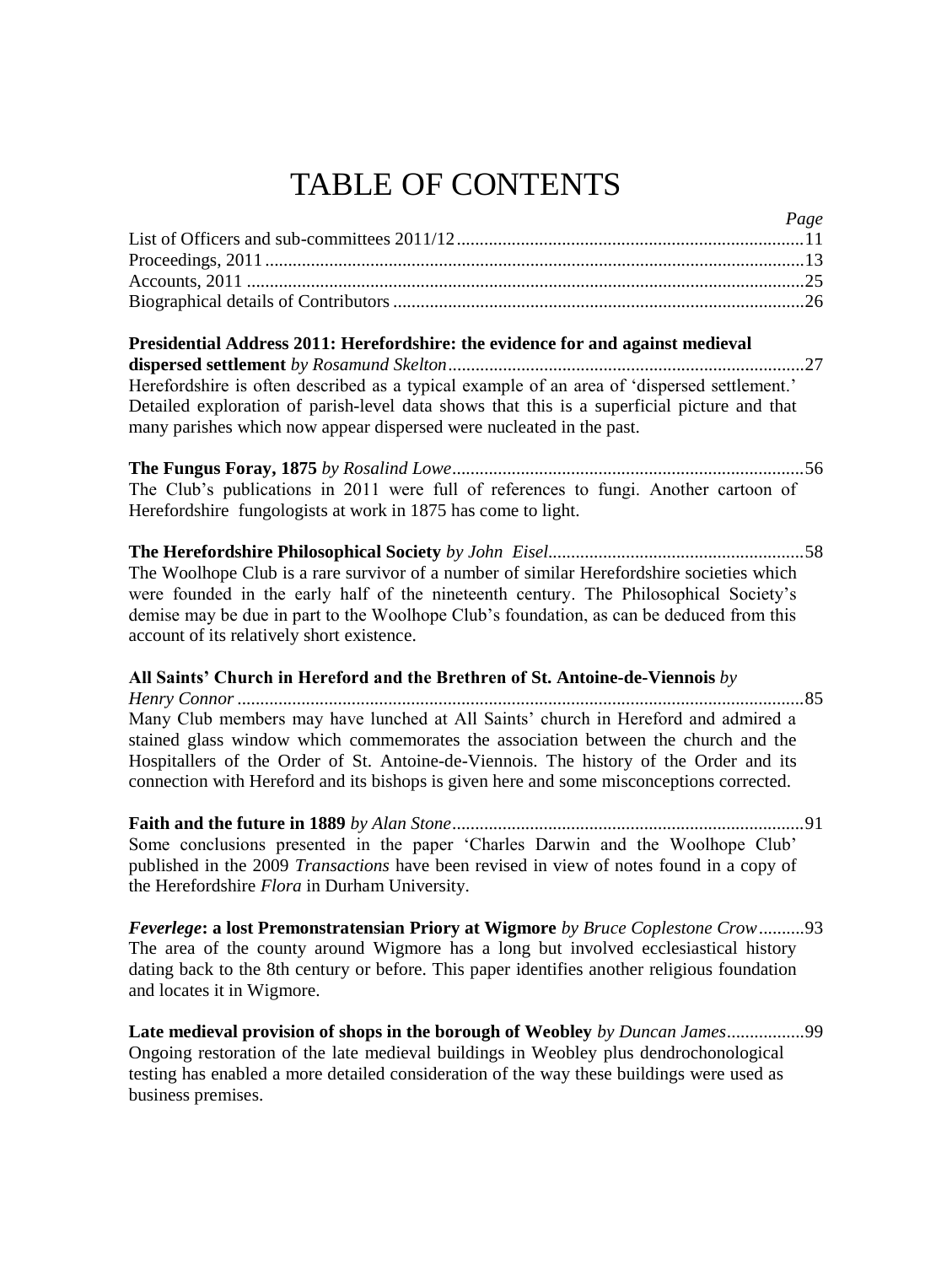|                                                                                                                                                                                                                                                                                                                                                                  | Page |
|------------------------------------------------------------------------------------------------------------------------------------------------------------------------------------------------------------------------------------------------------------------------------------------------------------------------------------------------------------------|------|
| Madeline Hopton's sketches: the examples of St. Owen's and Goodrich crosses by                                                                                                                                                                                                                                                                                   |      |
| The Woolhope Club library holds manuscripts which help to while away an enforced stay.                                                                                                                                                                                                                                                                           |      |
| In this case, a member's bequest helped supply some missing facts about wayside crosses.                                                                                                                                                                                                                                                                         |      |
|                                                                                                                                                                                                                                                                                                                                                                  |      |
| Hereford's cathedral close is dominated by the major buildings within so that it is easy to                                                                                                                                                                                                                                                                      |      |
| overlook a humble barn, part timber-framed, in the north-eastern corner. Documentary                                                                                                                                                                                                                                                                             |      |
| research and modern archaeological techniques have been used to demonstrate that it is<br>both ancient and important.                                                                                                                                                                                                                                            |      |
|                                                                                                                                                                                                                                                                                                                                                                  |      |
| A medieval spur has been found among Jim Tonkin's papers, but nothing is known about<br>where or when it was found. Members may be able to help.                                                                                                                                                                                                                 |      |
| Edward Longmore, the Herefordshire Giant by Rachel Simpkins and Robert Walker149<br>Until relatively recently, people of unusual stature could make a living being 'shown' to<br>the public. Edward Longmore was a native of Adforton, in the parish of Leintwardine,<br>and some details have been found about his career, his ancestry and his unquiet burial. |      |
| <b>Recorders:</b>                                                                                                                                                                                                                                                                                                                                                |      |
|                                                                                                                                                                                                                                                                                                                                                                  |      |
|                                                                                                                                                                                                                                                                                                                                                                  |      |
|                                                                                                                                                                                                                                                                                                                                                                  |      |
|                                                                                                                                                                                                                                                                                                                                                                  |      |
|                                                                                                                                                                                                                                                                                                                                                                  |      |
|                                                                                                                                                                                                                                                                                                                                                                  |      |
|                                                                                                                                                                                                                                                                                                                                                                  |      |
|                                                                                                                                                                                                                                                                                                                                                                  |      |
|                                                                                                                                                                                                                                                                                                                                                                  |      |
|                                                                                                                                                                                                                                                                                                                                                                  |      |
|                                                                                                                                                                                                                                                                                                                                                                  |      |
|                                                                                                                                                                                                                                                                                                                                                                  |      |
|                                                                                                                                                                                                                                                                                                                                                                  |      |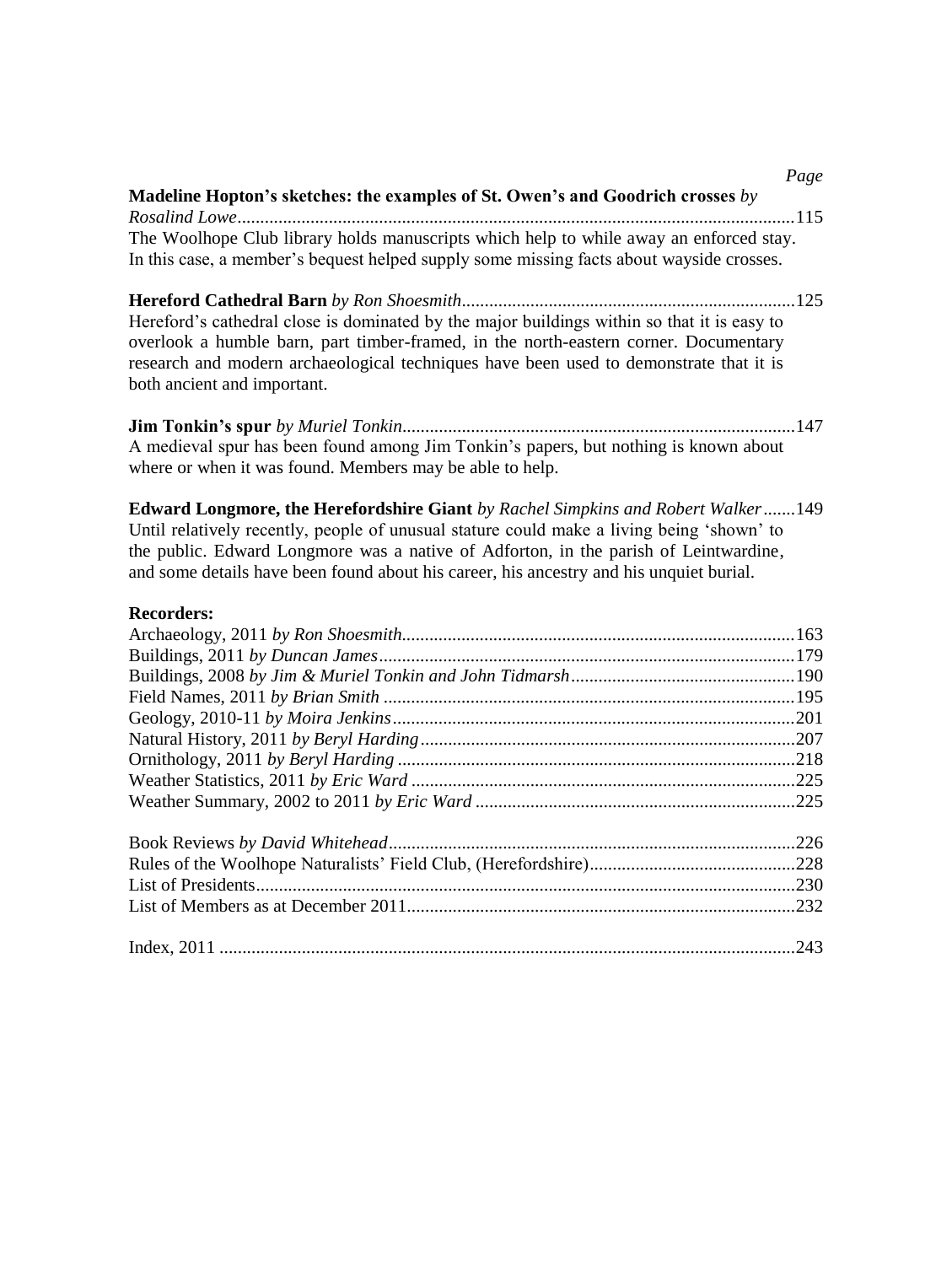# LIST OF FIGURES

| Fig. | 1              | Presentation to Muriel Tonkin of Essays in Honour of Jim & Muriel<br>Tonkin                                    | 23 |
|------|----------------|----------------------------------------------------------------------------------------------------------------|----|
|      |                | Presidential Address 2010: Herefordshire: the evidence for and against medieval<br>dispersed settlement        |    |
| Fig. | $\mathbf{1}$   | Herefordshire: Roberts & Wrathmell, Atlas of Rural Settlement in<br>England                                    | 27 |
|      | $\overline{c}$ | Herefordshire: parishes where early maps indicate open fields                                                  | 28 |
|      | 3              | Herefordshire: parishes with parliamentary acts enclosing arable and<br>earlier evidence for open-field arable | 29 |
|      | $\overline{4}$ | Herefordshire: parishes with unenclosed strips on the tithe maps<br>c.1840                                     | 30 |
|      | 5              | Herefordshire: information from the Nomina Villarum of 1316                                                    | 32 |
|      | 6              | Herefordshire: parishes selected for detailed study                                                            | 33 |
|      | $\tau$         | Map of Eaton Bishop with named enclosed fields                                                                 | 35 |
|      | 8              | Map of Newton (Clodock) farms, 1840                                                                            | 38 |
|      | 9              | Map of suits etc. in Kings Caple                                                                               | 39 |
|      | 10             | Leintwardine townships and fields                                                                              | 41 |
|      | 11             | Map of ownership of W. Smith Esq. in Walford, Leintwardine                                                     | 43 |
|      | 12             | Map of Dilwyn with townships and surviving open fields from the<br>tithe apportionment, 1837                   | 45 |
|      | 13             | Map of Pencombe showing nucleations and hides                                                                  | 47 |
|      | 14             | Map of Stoke Lacy showing unenclosed strips etc., 1842                                                         | 49 |
|      | 15             | Map of Upper Sapey with open fields and named farms & other fields<br>& glebe parcels                          | 51 |
|      |                | The Fungus Foray, 1875                                                                                         |    |
| Fig. | 1              | The description of the 1875 Perth and Hereford fungus meetings<br>in the Graphic, 13 November 1875             | 56 |
|      | 2              | The cartoon of the 1875 Perth and Hereford fungus meeting                                                      | 57 |
|      |                | The Herefordshire Philosophical Society                                                                        |    |
| Fig. | 1              | Frontispiece of the Rules and Regulations of the Ross Literary and<br>Philosophical Society                    | 59 |
|      | $\overline{c}$ | Membership of the Herefordshire Society in 1837                                                                | 63 |
|      | 3              | The Hereford Permanent Library building in St. John Street                                                     | 64 |
|      | $\overline{4}$ | Wood's 1836 survey showing Harley Court                                                                        | 66 |
|      | 5              | Nos. 1 and 2, Harley Court                                                                                     | 66 |
|      | 6              | Broad Street in 1847                                                                                           | 67 |

*Page*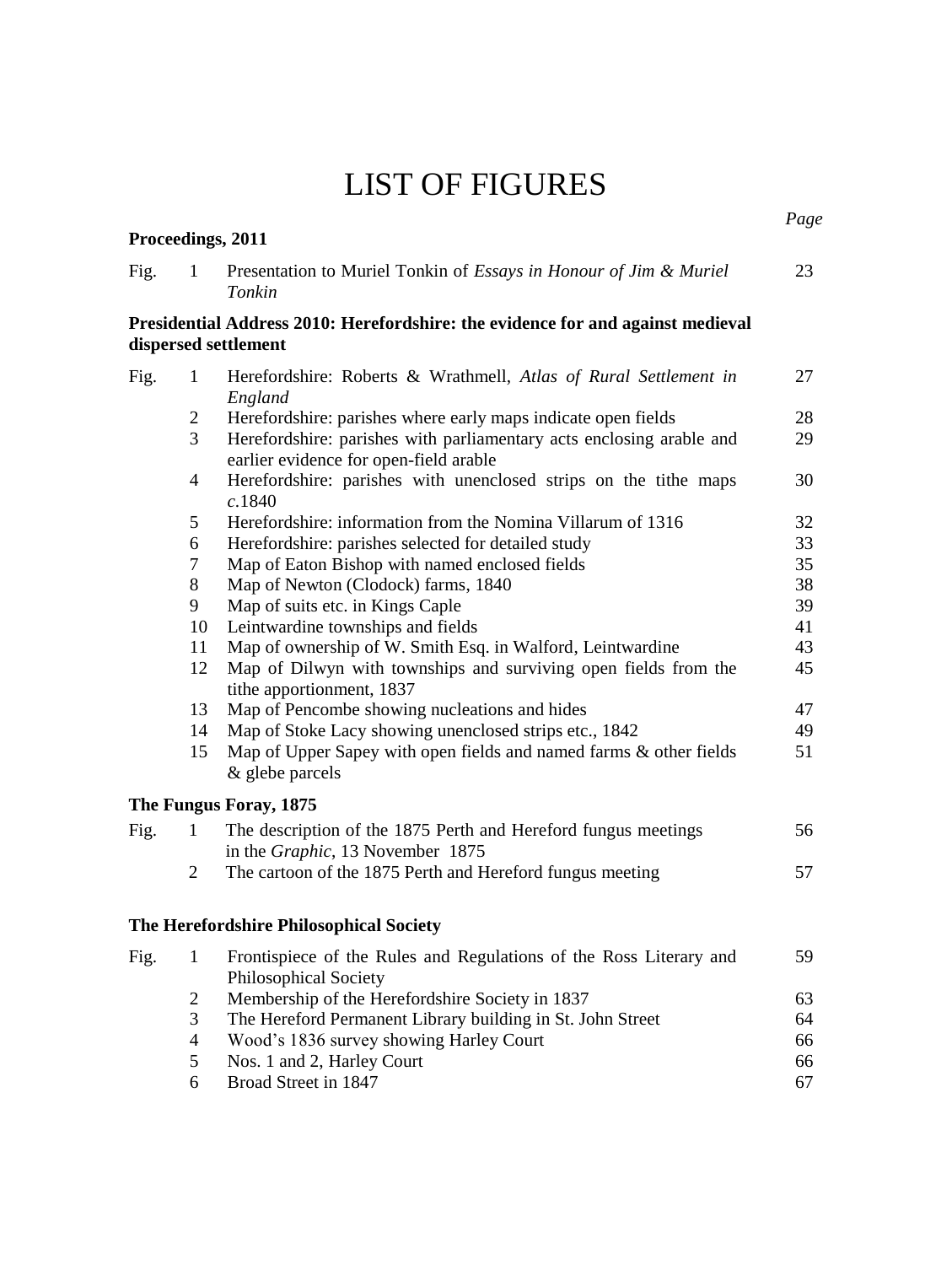| Fig. |    | The City Arms hotel from a trade card, <i>circa</i> 1830           | 68 |
|------|----|--------------------------------------------------------------------|----|
|      | 8  | Part of the Rules of the Coffee-Room at the City Arms 1800 to 1801 | 69 |
|      | 9  | Postcard view of the reading room and museum from the south of the | 71 |
|      |    | Wye                                                                |    |
|      | 10 | Castle Green reading room and museum in 2010                       | 72 |
|      |    | Rules of the Philosophical Society published in 1859               | 73 |
|      | 12 | Part of the programme for the Golden Valley excursion on 22 June,  | 78 |
|      |    | 1849                                                               |    |

## **All Saints' Church in Hereford and the Brethren of St. Antoine-de-Viennois**

| Fig. | Mayhew's ring, found by Dean Merewether in the bishop's tomb in |    |
|------|-----------------------------------------------------------------|----|
|      | the $1840s$                                                     |    |
|      | The St. Anthony window in All Saints' church, Hereford, by      | 89 |
|      | Margaret Aldrich Rope                                           |    |
|      |                                                                 |    |

## **Late medieval provision of shops in the borough of Weobley**

| Fig. | 1              | Location map of Weobley showing buildings mentioned in the text    | 100 |
|------|----------------|--------------------------------------------------------------------|-----|
|      | $\overline{c}$ | The Old Corner house, Weobley, from a photo by J. Parkinson c.1900 | 101 |
|      | 3              | The Old Corner House. Sketch plan made by the RCHME surveyor P.    | 101 |
|      |                | K. Kipps in $1933$                                                 |     |
|      | 4              | The Old Corner House in 2006                                       | 102 |
|      | 5              | The principal truss over the hall in The Old Corner House          | 102 |
|      | 6              | Double-arch bracing, with central boss, over the hall of Marlbrook | 103 |
|      |                | House, Weobley                                                     |     |
|      | 7              | The moulded jetty plate profile on The Old Corner House            | 104 |
|      | 8              | Bressumer moulding profile on the Old Grammar School, Ledbury      | 104 |
|      | 9              | Old Corner House, the spere truss                                  | 105 |
|      | 10             | Old Corner House, principal double-arch braced truss over the hall | 106 |
|      | 11             | Tudor Cottage, Broad Street, Weobley. Reconstruction of the two    | 107 |
|      |                | half-Wealden houses hidden within the present fabric               |     |
|      | 12             | The Old Corner House plan                                          | 108 |
|      | 13             | Weobley Bookshop, Broad Street (RCHME<br>34).<br>Partial           | 108 |
|      |                | reconstruction to illustrate the primary layout                    |     |
|      | 14             | The Old Corner House, with the Red Lion in the background, from an | 109 |
|      |                | engraving of 1815                                                  |     |
|      | 15             | The Old Corner house showing position of the former trading hatch  | 110 |
|      | 16             | The Red Lion, Weobley. Side view of the crosswing showing the      | 111 |
|      |                | former trading hatch                                               |     |
|      | 17             | A drawing showing the position of the former trading hatch at 20   | 111 |
|      |                | Drapers Lane, Leominster                                           |     |
|      | 18             | No. 4 Portland Street, Weobley. A reconstruction of this half-     | 112 |
|      |                | Wealden house                                                      |     |

71

78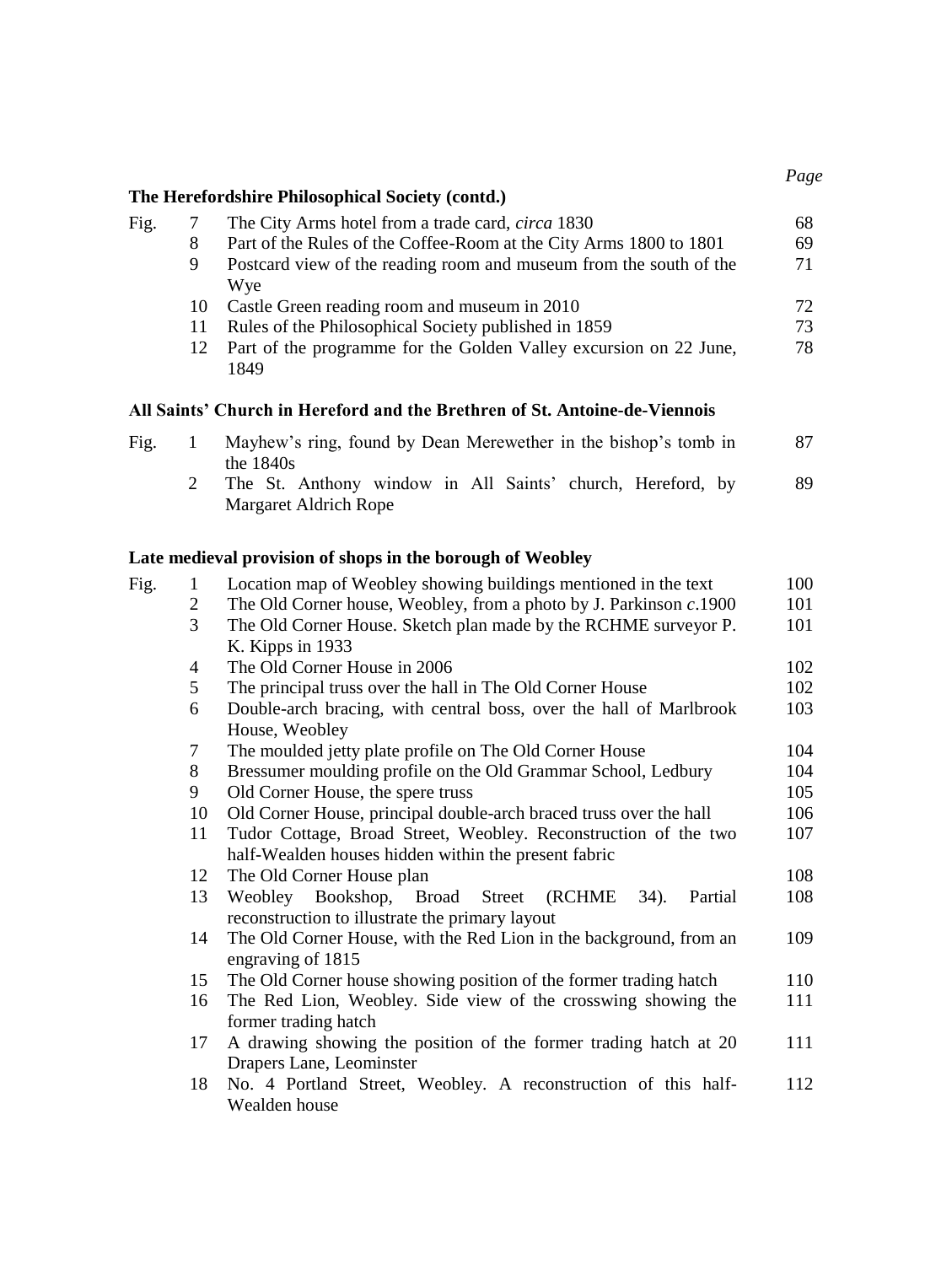|      |                | Madeline Hopton's sketches: the examples of St. Owen's and Goodrich crosses |     |
|------|----------------|-----------------------------------------------------------------------------|-----|
| Fig. | 1              | A watercolour of Dulas chapel and court painted by Frances Hopton           | 116 |
|      |                | before 1855                                                                 |     |
|      | 2              | Dulas chapel, cross and court sketched in 1857, probably by Frances         | 116 |
|      |                | Hopton                                                                      |     |
|      | 3              | The cross at Stoke Bliss erected to mark Edward VII's coronation            | 117 |
|      | $\overline{4}$ | The cross at Marstow old church                                             | 118 |
|      | 5              | The base of the old cross at the Stretton Sugwas old church                 | 118 |
|      | 6              | Withington at the White Stone, the remains of an octagonal cross            | 118 |
|      |                | shaft upside down                                                           |     |
|      | 7              | St. Owen's Cross, the Hopton sketch shows an Ordnance Survey                | 119 |
|      |                | bench mark on a possible cross base                                         |     |
|      | 8              | St. Owen's Cross, the Watkins photograph shows no bench mark                | 119 |
|      | 9              | St. Owen's Cross, 1831 OS map                                               | 120 |
|      | 10             | St. Owen's Cross, the cross in 2011                                         | 120 |
|      | 11             | St. Owen's Cross, the 1838 tithe map                                        | 120 |
|      | 12             | William's Cross, Goodrich from Taylor's 1754 map                            | 121 |
|      | 13             | William's Cross, from the 1718 manorial map of Goodrich                     | 122 |
|      | 14             | William's Cross, from the 1838 tithe map of Goodrich                        | 122 |
|      | 15             | The remaining socket stone of William's Cross, Goodrich in                  | 123 |
|      |                | Madeline Hopton's sketch                                                    |     |

*Page*

### **Hereford Cathedral Barn**

| Fig. | 1              | Part of the 1886 OS map showing the environs of the cathedral barn                         | 126 |
|------|----------------|--------------------------------------------------------------------------------------------|-----|
|      | 2              | Part of Taylor's 1757 plan showing buildings on the north side of the<br>close             | 127 |
|      | 3              | Part of Curley's 1856 plan in preparation for mains sewerage                               | 128 |
|      | $\overline{4}$ | Plan of the barn showing the positions of the excavations and the<br>stone wall            | 130 |
|      | 5              | East-facing section of the internal trench (Trench 1)                                      | 131 |
|      | 6              | The internal trench; the wall foundation                                                   | 131 |
|      | $\tau$         | The western elevation of the barn in 1986                                                  | 132 |
|      | 8              | The eastern elevation of the barn before work commenced                                    | 132 |
|      | 9              | The wall in the garden of the Old Deanery                                                  | 133 |
|      | 10             | Part of Speed's 1606 hand-drawn map of the city showing the wall<br>surrounding the close  | 133 |
|      | 11             | A reconstruction drawing of the aisled hall                                                | 135 |
|      | 12             | One bay of the aisled hall showing the various components                                  | 136 |
|      | 13             | The straight braces supporting the aisle post and the arcade plate in<br>the southern wall | 137 |
|      | 14             | Detail of the arcade plate junction showing the splayed-and-tabled<br>scarf joint          | 137 |
|      | 15             | The $1492$ roof                                                                            | 139 |
|      |                |                                                                                            |     |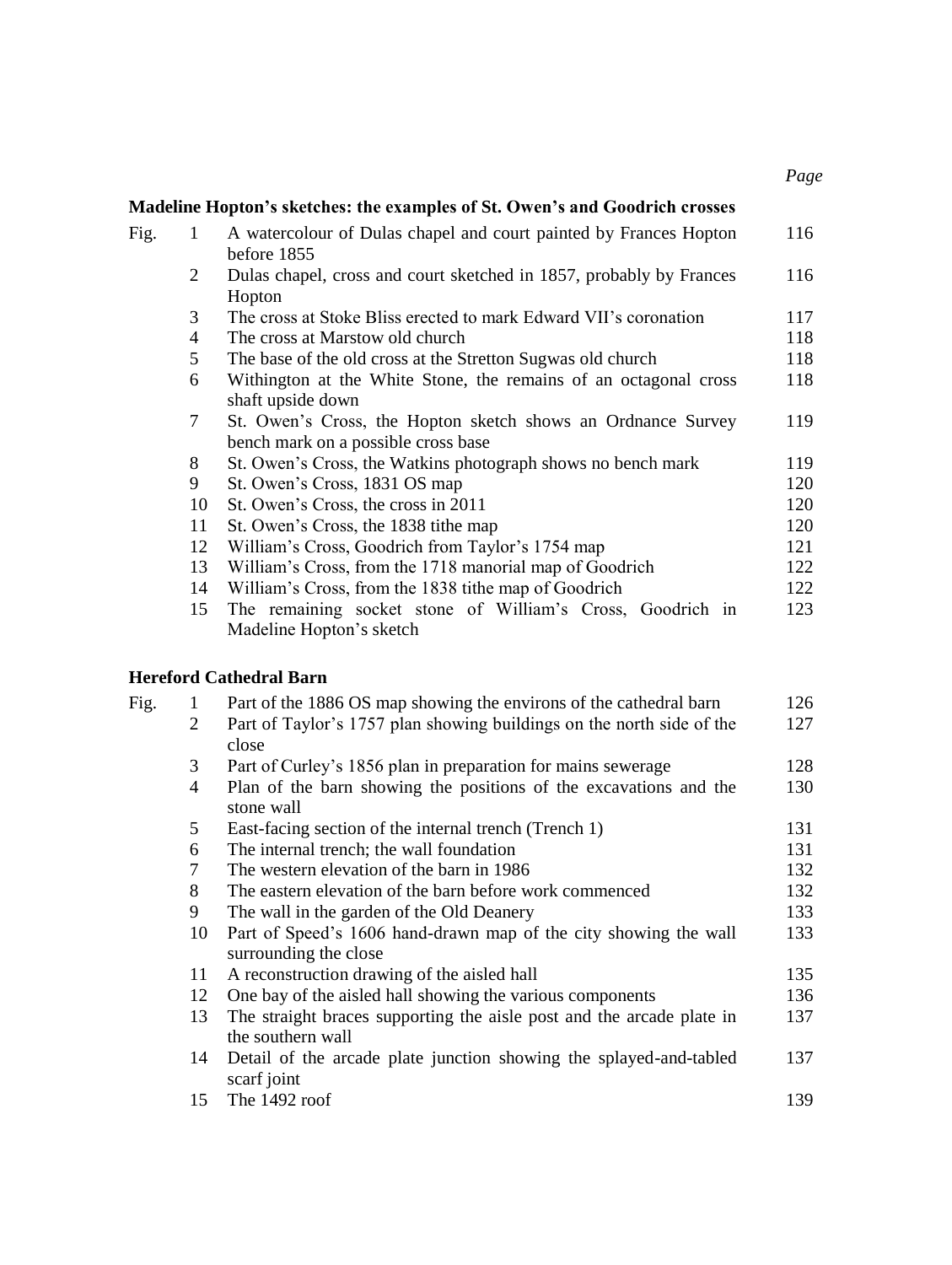|      |                | Hereford Cathedral Barn (contd.)                                                                  |     |
|------|----------------|---------------------------------------------------------------------------------------------------|-----|
|      | 16             | The barn as reconstructed from two separate buildings with<br>illustrations of the various joints | 140 |
|      | 17             | Four of the frames and roof trusses in the barn                                                   | 141 |
|      | 18             | The south wall of the barn before reconstruction works started                                    | 143 |
|      | 19             | Internal elevation of the south wall of the barn                                                  | 144 |
|      | 20             | Internal elevation of the north wall of the barn                                                  | 144 |
|      |                | <b>Jim Tonkin's Spur</b>                                                                          |     |
| Fig. | $\mathbf{1}$   | The prick spur found with Jim Tonkin's papers                                                     | 147 |
|      | $\overline{2}$ | Bronze spur from 11/12th centuries, in British Museum                                             | 148 |
|      |                | <b>Edward Longmore, the Herefordshire giant</b>                                                   |     |
| Fig. | 1              | A typical booth at Bartholomew Fair                                                               | 150 |
|      | 2              | The Hendon register entry for Edward Longmore's burial                                            | 150 |
|      | 3              | Charles Byrne's skeleton at the Hunterian Museum                                                  | 152 |
|      | 4              | Successive inscriptions of 'Edward Longmore' in his will                                          | 152 |
|      | 5              | Charles Byrne, the Irish Giant, with an admiring audience by Thomas<br>Rowlandson, 1782-3         | 154 |
|      | 6              | 1783 signature of Edward Longmore who inherited the Salwey lease<br>from Edward the Elder         | 155 |
|      | 7              | 1789 signature on the will of the same Edward Longmore                                            | 155 |
|      | 8              | Leintwardine tithe map, 1846, showing the township of Adforton                                    | 156 |
|      | 9              | Signature of Edward Longmore from the 1753 marriage licence bond                                  | 158 |
|      | 10             | Signature of Edward Longmore junior from the 1753 deed of transfer<br>to Somerset Davies          | 158 |
|      | 11             | The seal and other signature of Edward Longmore junior from the<br>1753 deed                      | 158 |
|      |                | Archaeology, 2011                                                                                 |     |
| Fig. | $\mathbf{1}$   | Dorstone, Arthur's Stone; the kerb wall                                                           | 165 |
|      | 2              | St. Michael's Church, Dulas; plan showing the excavated areas<br>overlying the postulated outline | 166 |
|      | 3              | St. Michael's Church, Dulas; looking west along the northern side of<br>the chancel               | 166 |
|      | 4              | St. Michael's Church, Dulas; the font base                                                        | 167 |
|      | 5              | Eardisley Castle: the excavated area in the inner bailey from the west                            | 170 |
|      | 6              | Little Doward hillfort; the section through the rock-cut ditch                                    | 171 |
|      | 7              | Little Doward; the Hermitage before work began                                                    | 172 |
|      | 8              | Little Doward, Merlin's Cave; one of the burials under excavation                                 | 175 |
|      | 9              | Bridge Sollers: the font cover as excavated                                                       | 176 |
|      | 10             | Bridge Sollers; the cover in place on the font                                                    | 176 |
|      | 11             | Rotherwas; plan of the Saxon enclosures                                                           | 178 |

*Page*